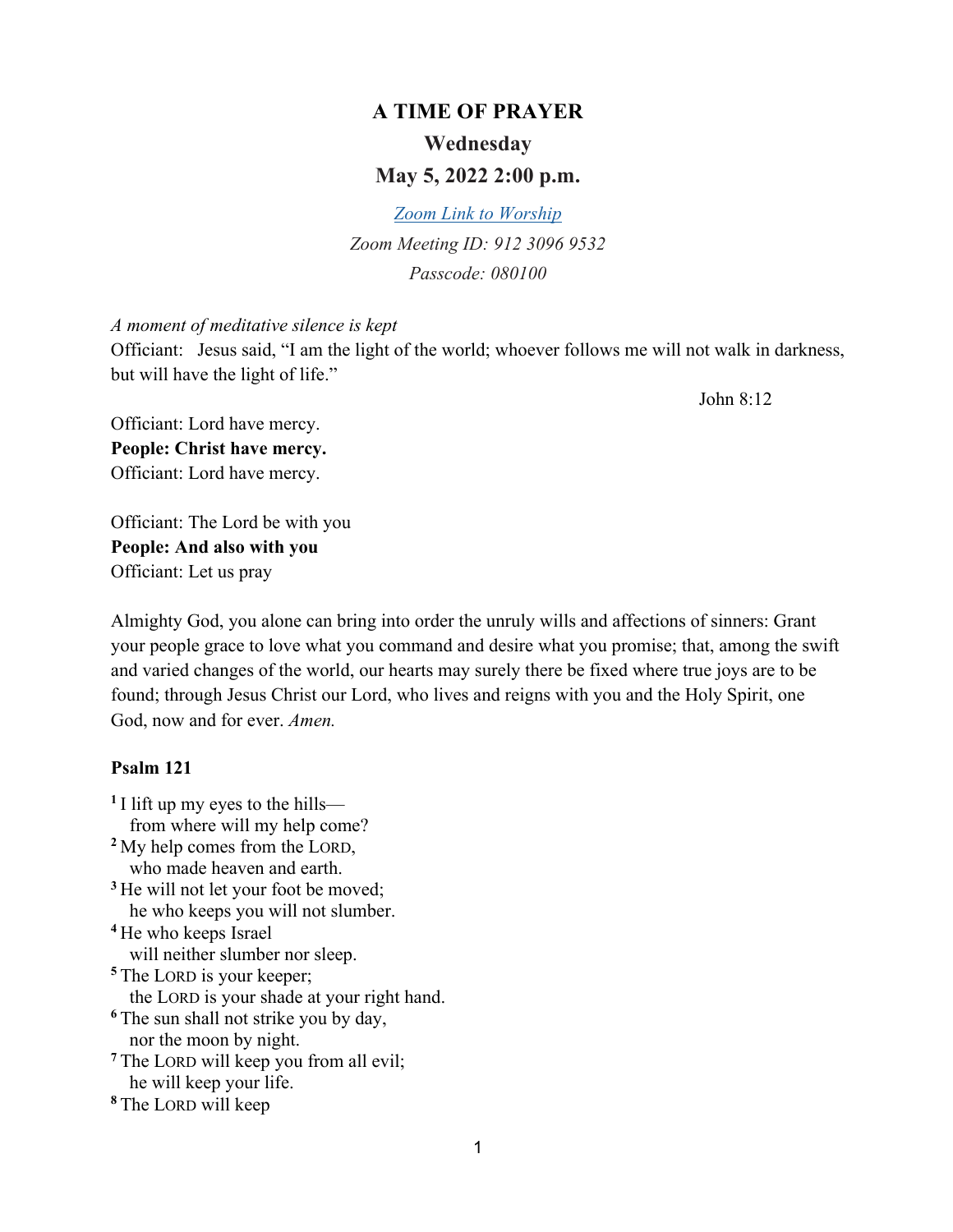your going out and your coming in from this time on and forevermore.

#### **The Readings**

Lector: A reading from the prophet Isaiah: **Isaiah 6:1-8**

**6** In the year that King Uzziah died, I saw the Lord sitting on a throne, high and lofty; and the hem of his robe filled the temple. **<sup>2</sup>** Seraphs were in attendance above him; each had six wings: with two they covered their faces, and with two they covered their feet, and with two they flew. **<sup>3</sup>** And one called to another and said:

"Holy, holy, holy is the LORD of hosts; the whole earth is full of his glory."

<sup>4</sup> The pivots<sup>[a]</sup> on the thresholds shook at the voices of those who called, and the house filled with smoke. **<sup>5</sup>** And I said: "Woe is me! I am lost, for I am a man of unclean lips, and I live among a people of unclean lips; yet my eyes have seen the King, the LORD of hosts!"

**<sup>6</sup>** Then one of the seraphs flew to me, holding a live coal that had been taken from the altar with a pair of tongs. <sup>7</sup> The seraph<sup>[b]</sup> touched my mouth with it and said: "Now that this has touched your lips, your guilt has departed and your sin is blotted out." **<sup>8</sup>** Then I heard the voice of the Lord saying, "Whom shall I send, and who will go for us?" And I said, "Here am I; send me!"

Lector: Hear what the Spirit is saying to God's people. People: Thanks be to God

Lector: A reading from the Gospel according to Luke:

## **Luke 5:1-11**

**5** Once while Jesus<sup>[a]</sup> was standing beside the lake of Gennesaret, and the crowd was pressing in on him to hear the word of God, **<sup>2</sup>** he saw two boats there at the shore of the lake; the fishermen had gone out of them and were washing their nets. **<sup>3</sup>** He got into one of the boats, the one belonging to Simon, and asked him to put out a little way from the shore. Then he sat down and taught the crowds from the boat. **<sup>4</sup>** When he had finished speaking, he said to Simon, "Put out into the deep water and let down your nets for a catch." **<sup>5</sup>** Simon answered, "Master, we have worked all night long but have caught nothing. Yet if you say so, I will let down the nets." **<sup>6</sup>** When they had done this, they caught so many fish that their nets were beginning to break. **<sup>7</sup>** So they signaled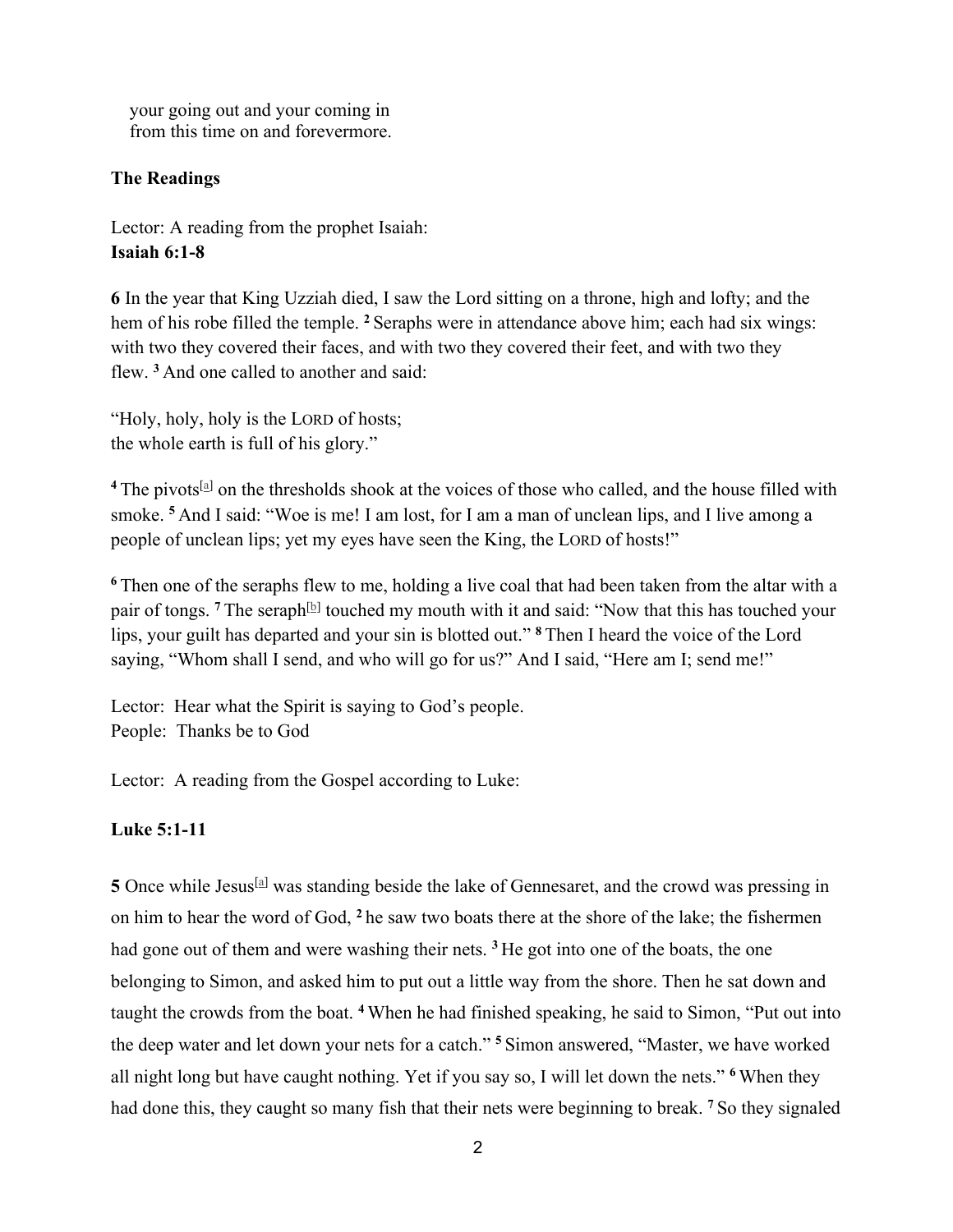their partners in the other boat to come and help them. And they came and filled both boats, so that they began to sink. **<sup>8</sup>** But when Simon Peter saw it, he fell down at Jesus' knees, saying, "Go away from me, Lord, for I am a sinful man!" **<sup>9</sup>** For he and all who were with him were amazed at the catch of fish that they had taken; **<sup>10</sup>** and so also were James and John, sons of Zebedee, who were partners with Simon. Then Jesus said to Simon, "Do not be afraid; from now on you will be catching people." **<sup>11</sup>** When they had brought their boats to shore, they left everything and followed him.

Lector: The Word of the Lord People: Thanks be to God

# **The Prayers**

Officiant: Dear people of God: Our heavenly Father sent his Son into the world, not to condemn the world, but that the world through him might be saved; that all who believe in him might be delivered from the power of sin and death, and become heirs with him of everlasting life. We pray, therefore, for people everywhere according to their needs.

For our community of St. Michael's, for our staff, wardens, and vestry, and for our search committee, that we may regather safely, unceasing in prayer and in loving our neighbors, Lord, in your mercy,

## **Hear our prayer.**

For all who govern and hold authority in the world, that they may pursue justice, mercy, and peace above all else. We especially pray for those suffering from the war in Ukraine, Lord, in your mercy,

## **Hear our prayer.**

For the welfare of the world, that the hungry may eat their fill, the weary may find rest, the mourners may be comforted, and those who walk in darkness may see light, Lord, in your mercy, **Hear our prayer.**

We pray for all those who have asked for our prayers:

| <b>Brian</b> | Diane   | Ed            | <i>Repose of the soul:</i> |
|--------------|---------|---------------|----------------------------|
| Tom          | Ali.    | <b>Beth</b>   | Dale and Joanne            |
| Priscilla    | Dick    | <b>Bryson</b> |                            |
| Don          | Shirley |               |                            |